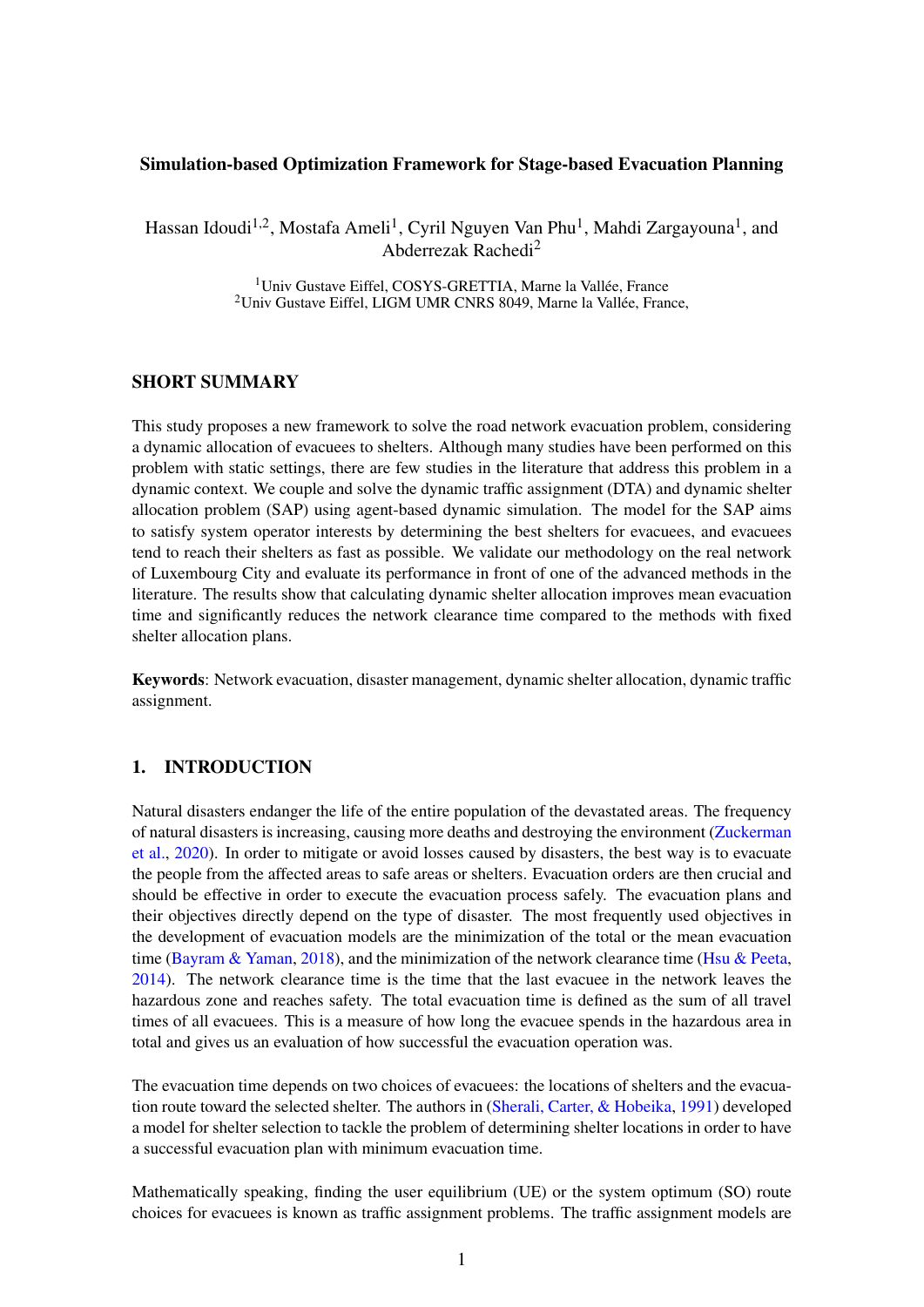classified into two main categories: static and dynamic models. Static traffic assignment (STA) models suppose that link flows and link travel times are time-independent, while in dynamic traffic assignment (DTA) models, the link flow and link travel times are time-dependent [\(Ameli,](#page-6-4) [Lebacque, & Leclercq,](#page-6-4) [2017\)](#page-6-4). Static models are usually employed for planning problems, and they cannot correctly describe traffic congestion because they do not consider capacity constraints and spillbacks [\(Ameli, Lebacque, & Leclercq,](#page-6-5) [2018\)](#page-6-5).

This study aims to propose an evacuation model capable of dynamically assigning evacuees to the best shelter taking into account the current traffic conditions measured by travel time. Our model uses simulation-based DTA to consider traffic dynamics during the evacuation periods. In our model, we solve the two problems: (i) the shelter allocation problem (SAP) to minimize the total travel time (under SO) and (ii) the traffic assignment problem for UE considering the travelers' selfish behavior. We perform UE assignment in evacuees routing, because they are likely to accept the system suggestion for shelters as they do not have enough information about shelters capacity and characteristics. While for route choice, they tend to behave greedily and go for their own individual interests by minimizing their own travel time. Note that our model covers both types of decisions that could be conflicting. Hence, we propose a simulation-based framework to combine and solve the SAP and the DTA. In addition, we compare the efficiency of our methodology with existing models by using performance measures (e.g., mean evacuation time, network clearance time, and average speed) as suggested by [\(FEMA,](#page-6-6) [2010\)](#page-6-6), and similarly to most evacuation planning models in the literature. Our methodology consists of creating a linear formulation of the shelter allocation, taking into account the number of opened shelters and their capacity, and deploying the C-logit model used for DTA. We have developed a test case using the city of Luxembourg and compare it to existing models.

The remainder of the paper is organized as follows. In the next section, we present the framework to solve the evacuation problem. In section [3,](#page-3-0) we present the scenarios that will be used for our experiment. In section [4,](#page-4-0) we present our case study and optimization scenarios before presenting concluding remarks in section [5.](#page-5-0)

## 2. METHODOLOGY

The process of solving our model is composed of three main steps: the SAP problem solving, the DTA optimization and the traffic simulation execution. These steps are performed in a timedependent manner. In each time period, we optimize all of these parts iteratively based on the data provided by the dynamic simulation until all the demand is satisfied.

The authors in [\(Hsu & Peeta,](#page-6-2) [2014\)](#page-6-2) proposed the most complete setting for dynamic network evacuation problem. They have defined multiple time intervals and solved the problem in time periods with an evolving state of the network. While they do consider the problem of risk determination based on risk estimation, the authors do not consider the SAP in their methodology. In fact, their study could be compared to solving DTA with SO having multiple time intervals with fixed shelter allocation solution from the beginning of the process. In the present work, we aim to solve the shelter allocation and evacuation routing using simulation-based DTA in time intervals to capture the evolving state (congestion) of the network, creating an evacuation plan with flexible shelter allocation. The proposed methodology by this study is presented in Figure [1.](#page-2-0)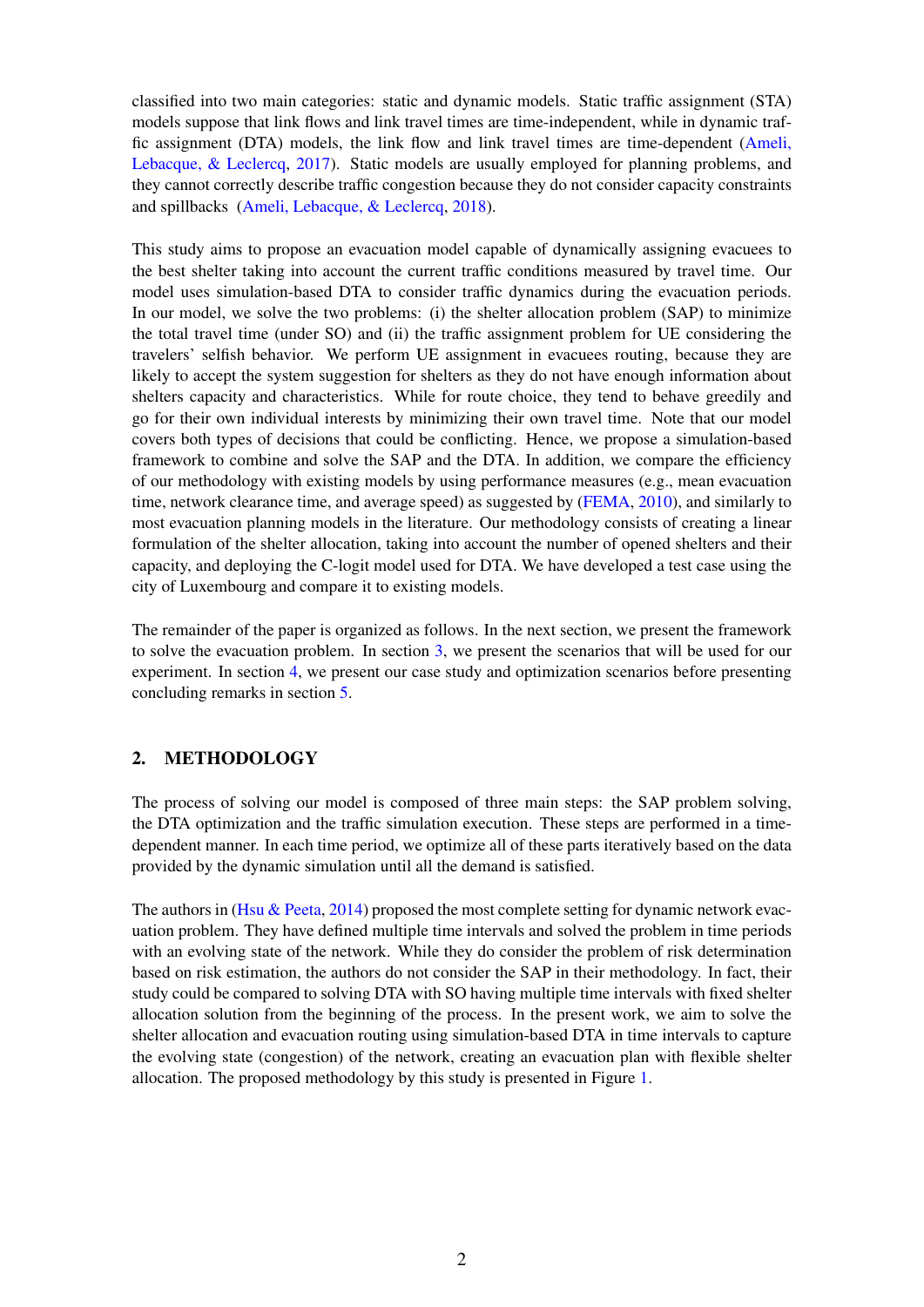<span id="page-2-0"></span>

Figure 1: flowchart of the solving the evacuation problem

The solution method starts with Initialization and solves the SAP for the first time interval. The results of the SAP is used as the input of the DTA. The DTA calculation under UE is started by the all-or-nothing assignment. Then the dynamic simulation is executed, and the travel time are updated for all users. Afterward, we check the convergence test for the UE conditions. If we do not converge, we reassign the users to the path based on the C-logit mechanism and rerun the simulation. The simulation-based DTA is continued until the convergence. Then methods checks if all demand is served or not. If yes, the process is finished, otherwise, it goes to the next departure time interval.

The steps of the framework is detailed below:

### Step 1. Initialization:

- a. Population distribution: the number of people that should be evacuated from each node.
- b. Network map: the city map represented as a graph via a network file.
- c. Risk zone: the set of all origins that will be considered.
- d. Destination nodes set: the set of shelters. nodes.
- Step 2. Selecting origin nodes: This step corresponds to selecting nodes of the current time period, beginning with the highly risky nodes. As hazards progress, we can add new origin nodes which are not known at the beginning of the evacuation.
- Step 3. Shelter location-allocation problem: This is the first optimization problem following the SO principle and solving a facility location linear formulation. In fact, the objective of this layer is to assign users to the right destination. The output of this step is the demand profile defining the origin-destination pair with the number of users of each pair (OD matrix).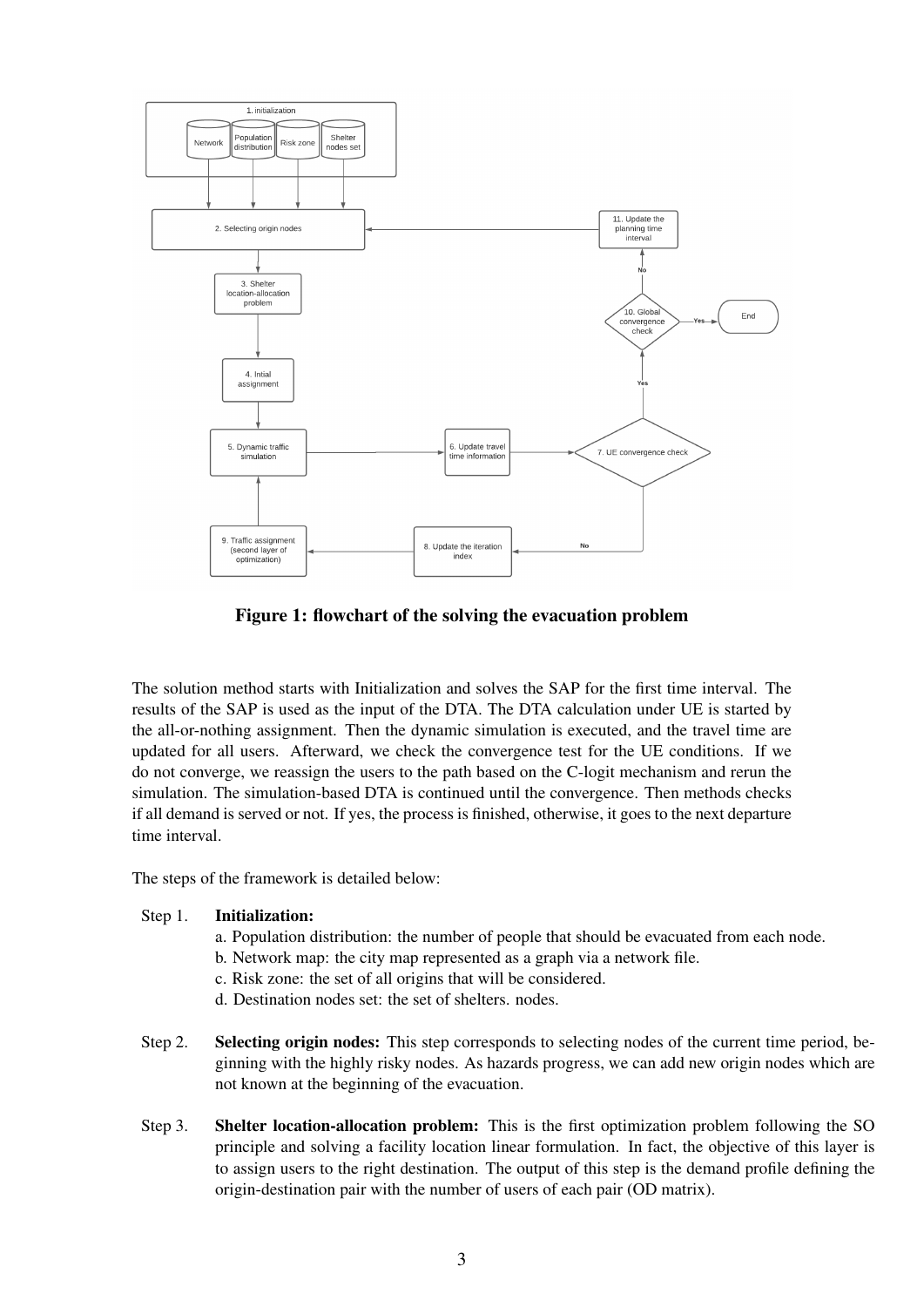- Step 4. Initial assignment: This step consists of the All-or-Nothing assignment and the initialization of the iteration index.
- Step 5. Dynamic traffic simulation: In this step, we simulate each vehicle from their origin to the planned shelter by Step 3 based on the path that is determined from Step 4 or Step 9. Note that any tripbased dynamic simulator can be used in this step.
- Step 6. Updating travel time information: This step is for updating the users travel time and path travel time based on the result of the simulator. Moreover, we calculate all metrics for the solution quality and network performance.
- Step 7. UE convergence check: Check if the quality of the UE solution (ATD) is below a threshold or not. OR Is the maximum number of iteration is reached or not. The second condition is designed to skip the infinite loop problem when arriving at the optimal solution. If we converge, we go to Step 10; otherwise, we go to the next step.
- Step 8. Update the iteration index: This step is for calculating the new iteration number.
- Step 9. Traffic assignment (second layer of optimization): The reassignment procedure follows the C-logit mechanism to generate routes to be simulated.
- Step 10. Global convergence check: This step checks if all the demand is evacuated or not. If that is true, we had to end the all process. Otherwise, we go to the next step.
- Step 11. Update the planning time interval In this step, we change the planning time interval and move to the next departure time interval  $(\alpha + 1)$ .

## <span id="page-3-0"></span>3. CASE STUDY

We implement our framework on the network of the LuST scenario (Figure [2a\)](#page-4-1), representing the city of Luxembourg [\(Codeca, Frank, & Engel,](#page-6-7) [2015\)](#page-6-7). We create a demand profile based on synthetic data of the evacuation scenario. All simulations are performed on a laptop with a 1.7 GHz. and 16 GB of RAM. To solve the simulation-based DTA problem, we used the SUMO simulator and its C-logit optimization function [\(Lopez et al.,](#page-6-8) [2018\)](#page-6-8). In addition, to tackle the shelter location-allocation problem, the ILOG CPLEX version 12.9 is used.

Figure [2](#page-4-1) presents the real network of Luxembourg with the size of  $155.95 \text{ km}^2$  and the traffic network graph considered by SUMO for dynamic simulation. We examine a hypothetical threat in the center zone affecting people of that region colored in red in figure [2b.](#page-4-1) We do not assume a super origin (source) node in this study. Multiple origin nodes are considered as the evacuation sources in the risk zone, as described in figure [2c.](#page-4-1) Vehicles, carrying people, should be evacuated to shelters, colored in green in figure [2b,](#page-4-1) located at the periphery of the network. According to the size of the network, we set the duration of each departure time interval  $(\eta)$  to 10 minutes for the simulation. The demand at each node is 200 vehicles at each time period. We have four origin nodes selected and four shelters each with capacity of holding 1500 evacuees. Therefore, the total demand is 600 vehicles per origin for the planning horizon (*H*).

#### *Simulation-based optimization scenarios*

In this study, we design two scenarios to investigate the impact of the dynamic SAP on the online evacuation planning problem. The scenarios are detailed below: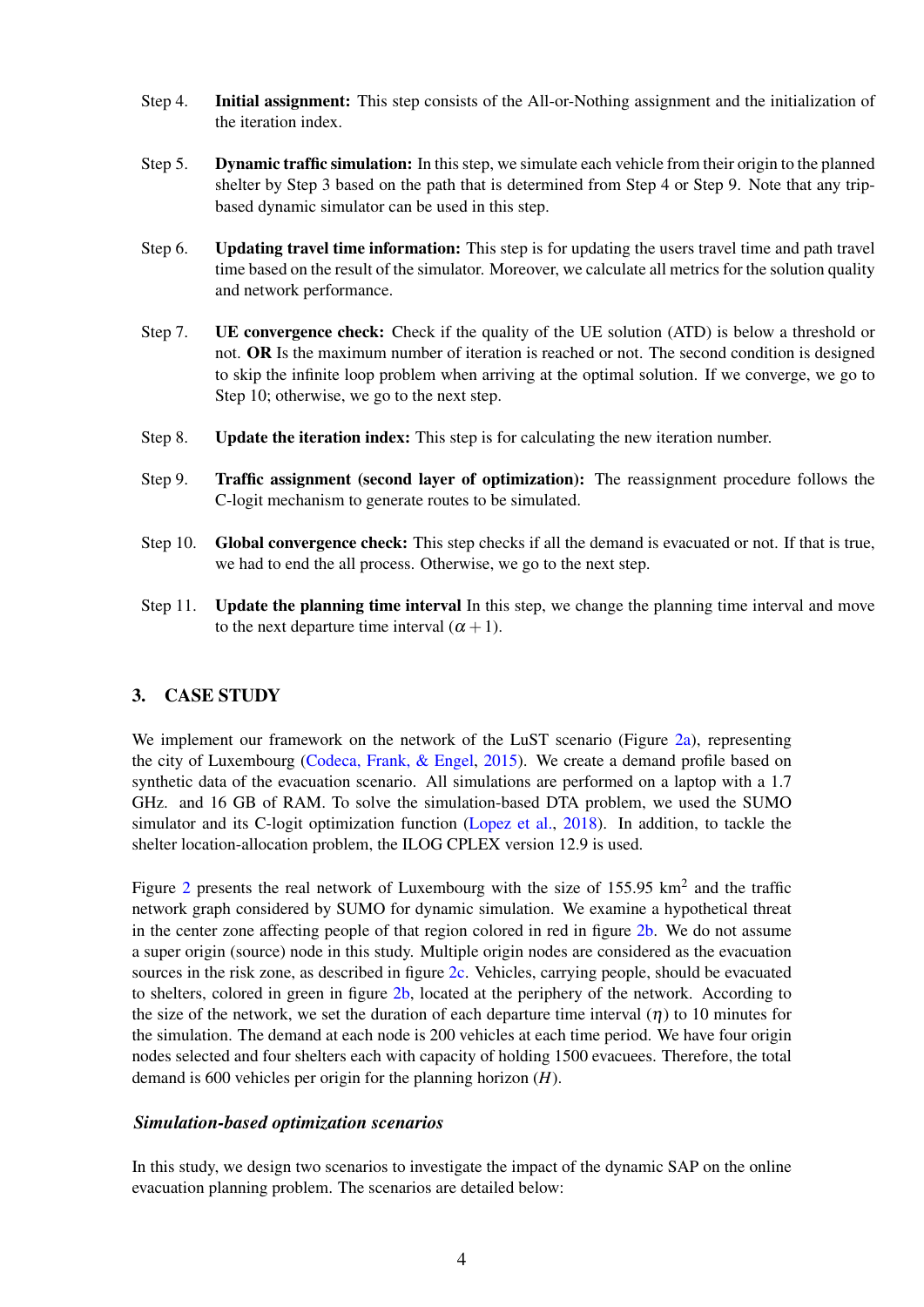<span id="page-4-1"></span>



(a) Luxembourg mapping data ©Google 2021 (b) Luxembourg sumo city network



(c) Luxembourg sumo city network hazard nodes

Figure 2: Evacuation network map

- Scenario 1: This scenario includes our proposed framework (illustrated in Figure [1\)](#page-2-0) that sequentially solves the shelter allocation and the traffic assignment coupled in a loop on multiple time intervals.
- Scenario 2: This scenario represents one of the complete existing approaches to address the evacuation problem in the literature via DTA (proposed by  $(Hsu & Peeta, 2014)$  $(Hsu & Peeta, 2014)$  $(Hsu & Peeta, 2014)$ ). In each departure time interval, the DTA problem is solved without modifying the choice of shelters.

### <span id="page-4-0"></span>4. RESULTS AND DISCUSSION

In this section, the results for the two scenarios are presented. The two scenarios were executed on the same evacuation demand, source nodes, and the same shelter set. We consider multiple performance measures used in the literature to evaluate the efficiency of the solution method in each scenario. Table [2](#page-5-1) presents the results for the two scenarios. The results show a significant improvement in the quality of the final solution obtained by our model compared to the second model. With fixed shelter choices in all time intervals, we will have more congestion in edges leading to these shelters, but having different shelters at each state, taking into account the network state, will ensure that we will assign evacuees to the closest shelters in terms of time-dependent shortest path and not the closest shelter(s) in terms of distance or free-flow travel time.

We have calculated the average evacuation delay, representing the mean amount of delay over the best evacuee of each origin. The reduction of mean evacuation time in table [2](#page-5-1) approves that the dynamic allocation improves the evacuation planning solution. In addition, the improvement amount is high for ATD, 44% reduction, which shows that the DTA solution of our method is closer to the UE solution.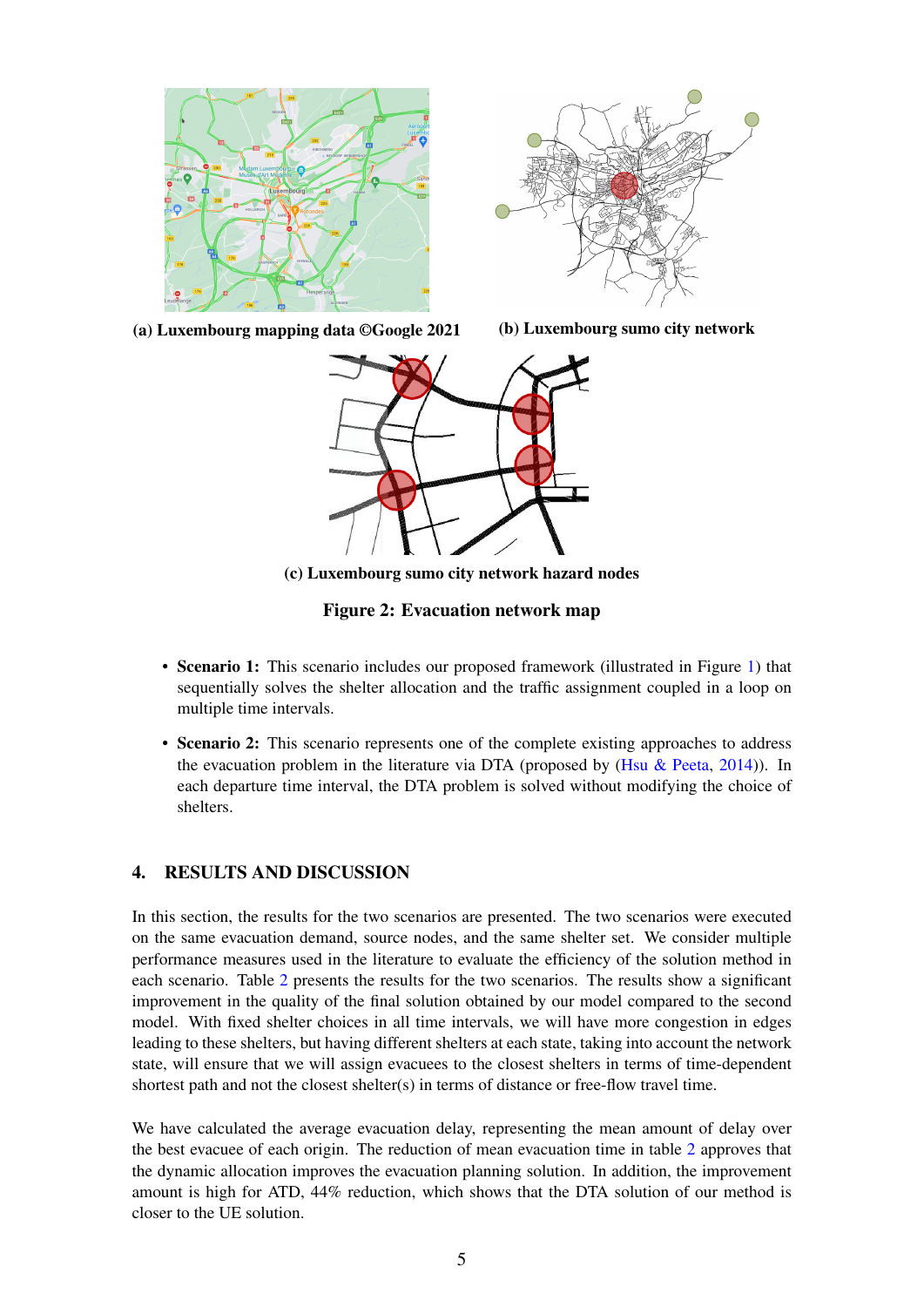<span id="page-5-1"></span>

| <b>Metrics</b>                 |         | Scenario 1 Scenario 2 |
|--------------------------------|---------|-----------------------|
| Network clearance time(s)      | 4956.00 | 7320.00               |
| Mean evacuation time $(s)$     | 1296.77 | 2028.75               |
| Average travel delay (ATD)     | 599.03  | 1069.66               |
| Average evacuation delay (AED) | 696.14  | 1110.59               |

## Table 2: Performance metrics

Figure [3a](#page-5-2) presents the evolution of the number of vehicles evacuating in the network. The network is empty at the beginning; thus, for the first time interval, we have the same solution of the SAP for both scenarios. Then the two curves are separated because we have different shelters allocation approaches. In addition, the curve that represents our proposed method is arriving at the final state of zero running vehicle before the second curve, proving that the network clearance time is decreased compared to the other method.

<span id="page-5-2"></span>

Figure 3: Network performance measures

The evolution of the mean speed in the evacuation process is presented in Figure [3b.](#page-5-2) The maximum speed of the network is the mean free-flow speed (73 km/h) achieved when the network is empty. At the beginning of the evacuation, the network speed for Scenario 1 is less than Scenario 2, but shortly after, it increases and stays higher than scenario 2 until the end of the process. It means that Scenario 1 uses the capacity of the network better than Scenario 2 and finishes the evacuation process faster.

# <span id="page-5-0"></span>5. CONCLUSIONS

Disasters threaten the entire population of the concerned areas and put them in high-risk situations. In order to avoid life losses,the best way is to evacuate people from the risky areas to safe zones. This paper focuses on solving the related network evacuation problems. Modeling and optimizing this problem efficiently can help people to evacuate from hazardous areas as fast as possible and save lives.

To solve the evacuation problem dynamically, we have solved the problem in multiple departure time intervals by considering the system optimum principle for the SAP and the user equilibrium principle for the DTA problem. To calculate the vehicle evacuation time, we have considered a trip-based dynamic simulator that provides the travel information every second. We apply our methodology to the real network of Luxembourg and compare it with a model using fixed shelters. The results show that the proposed model outperforms the model with fixed shelter by more than 30%, in terms of reduction in network clearance time. It means that using dynamic allocation can improve the evacuation process because it gives an opportunity to provide the optimal evacuation